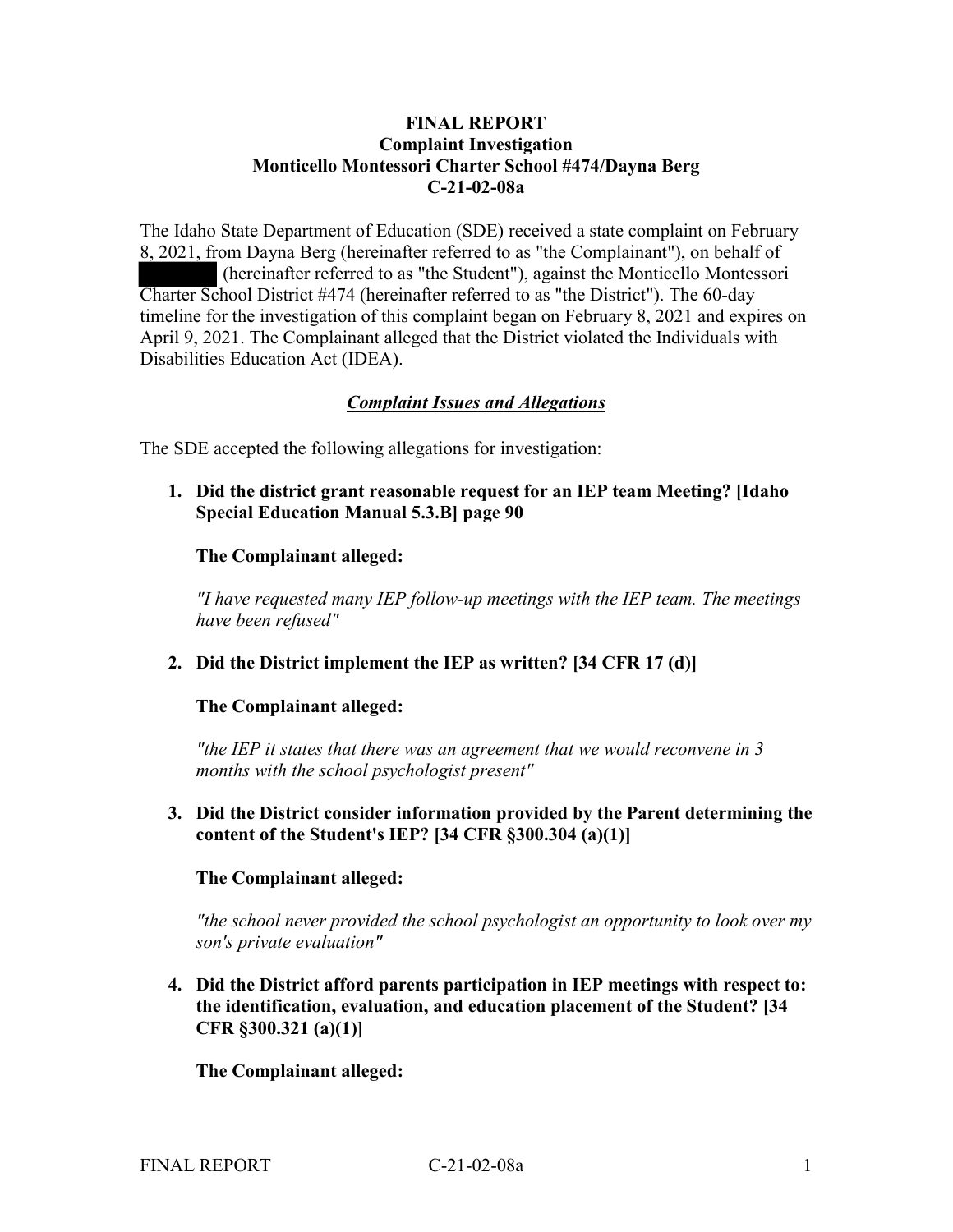*"[the Director/Sp Ed Teacher] wrote the IEP"*

*"I would like fluency, and many other important goals to be added They are not involving me in anyway other than having me present at the meetings"*

# **5. Did the District develop an IEP in accordance with regulations? [34 CFR §300.324]**

# **The Complainant alleged:**

*"wrote the IEP without having the Eligibility Report"*

*"there are no measurable goals"*

*"no data on where my son has started out, his end goal"*

*"asked for a monthly progress report for my son, in effort to gain any type of data Collection"*

*"[the Director/Sp Ed Teacher] said that monthly progress reports are not possible"*

**6. Did the District provide the Parent with a copy of the IEP and Written Notice in a timely manner? [34 CFR §300.322 (f)]**

**The Complainant alleged:**

*"The IEP meeting was held on October 1 & I did not receive the IEP until after November 17"*

**7. Did the District convene a legally constituted IEP team in determining the Student's location of services? [34 CFR §300.321 (a)(1-5)]**

**The Complainant alleged:**

*"failing to have required team members at meetings"*

# *Scope of SDE Review and Authority*

The SDE administers the federal regulations and state regulations governing special education programming requirements for children with disabilities. The implementing federal regulations to the Individuals with Disabilities Education Act (IDEA) and the corresponding state rules require investigations into complaints regarding violations of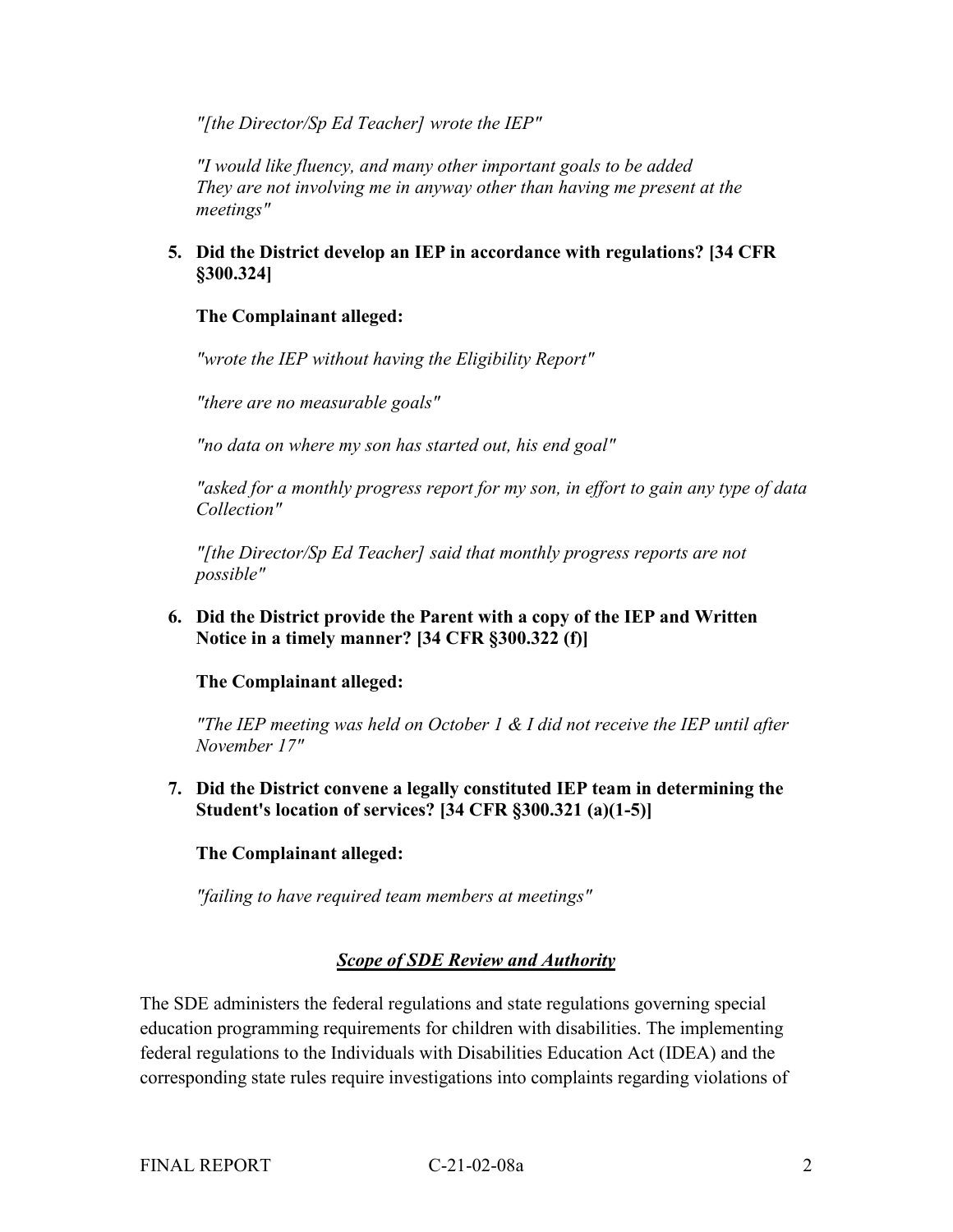these provisions. The SDE has investigated the complaint and issues this report and Corrective Action Plan (CAP) pursuant to 34 CFR §300.152 (a)(5).

Facts discussed that occurred prior to February 8, 2020 or after February 8, 2021 are for background information only. Federal regulations limit the investigation of state complaints to violations that occurred not more than one year prior to the date the complaint was received. 34 CFR §300.153 (c).

# *Complaint Investigation Review*

The SDE's complaint investigation in this matter included the following:

- Review of Complainant's complaint and supporting documentation
- Review of the District's documents
- Virtual video and audio interview with the Complainant and the Student's father
- Virtual video and audio interview with the District administrator<sup>\*</sup>
- Virtual video and audio interview with the District special education director/special education teacher\*
- Virtual video and audio interview with the Student's general education teacher<sup>\*</sup>
- Virtual video and audio interview with the District's contracted speech/language pathologist
- Virtual video and audio interview with the District's contracted occupational therapist
- Research of applicable federal regulations, state rules and case law
- Review of the District's compliance with the IDEA, its implementing regulations and state rules

\* The District's attorney, Jill Holinka, listened to this interview.

# *Findings of Fact*

- 1. Complainant filed a complaint on February 8, 2021. No issues raised in the complaint are currently subject to a due process hearing, nor have these issues been previously decided in a due process hearing.
- 2. Student is currently years old and in the grade.
- 3. Student transferred to the District at the beginning of the 2020/2021 school year and was always enrolled in the District during the time relevant to the complaint.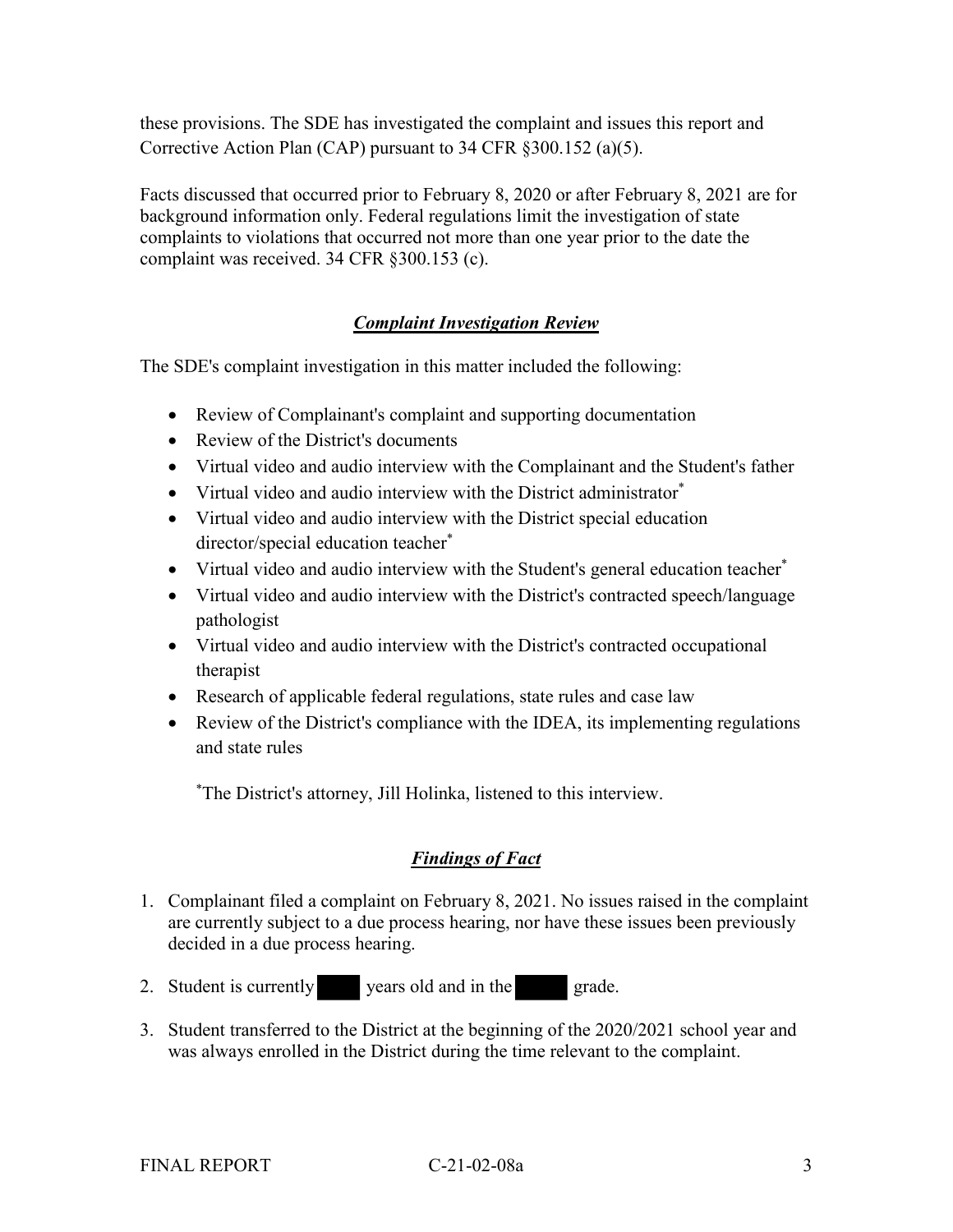- 4. An Eligibility Report dated May 7, 2019 identified Student as having a developmental delay and found that Student qualified for special education and related services.
- 5. On September 30, 2020, the Complainant sent an email to the special education teacher and copied to the District administrator, the contracted occupational therapist, the contracted speech/language pathologist, and the contracted school psychologist. The attachment to the email requested specific curricula, methodologies, numerous accommodations, specific services, and schedules.
- 6. A meeting to conduct an annual review of Student's IEP occurred on October 1, 2020. The IEP was written by the special education teacher on an unspecified date after the IEP team meeting. Meeting notes indicated the special education teacher would gather all the information and make a tentative plan, after being able to receive all current information, would write the IEP.
- 7. The October 1, 2020 meeting notes state, "[The special education teacher] gathered all the information and indicated to make a [tentative] plan, after being able to receive all the current information, seeing the red flags he can put together a plan for [the Student].
- 8. At the end of an October 1, 2020 IEP team meeting, the Complainant requested a "follow-up meeting" in three months, with the school psychologist present.
- 9. The October 1, 2020 IEP nor the meeting notes contained a commitment for the IEP team to reconvene three months following the IEP team meeting.
- 10. The Student had been evaluated by a pediatric neuropsychologist. The IEP team was aware of the evaluation report at the time of the October 1, 2020 IEP team meeting. The IEP team did not have a copy of the evaluation report for consideration at the meeting.
- 11. The District had not received a copy of the Student's eligibility report at the time of the October 1, 2020 IEP team meeting.
- 12. The pediatric neuropsychologist's report was considered by the school psychologist sometime after October 6, 2020. The school psychologist reportedly told the special education teacher there was nothing in the report that warranted any changes to the Student IEP, which had not been written at that time.
- 13. A November 17, 2020 email indicated the Complainant had not yet received a copy of the Student's October 1, 2020 IEP.
- 14. The Complainant requested a follow-up meeting via email on December 15, 2020. The Student's general education teacher replied via email the District re-scheduled the "IEP follow-up meeting" for January 5, 2021.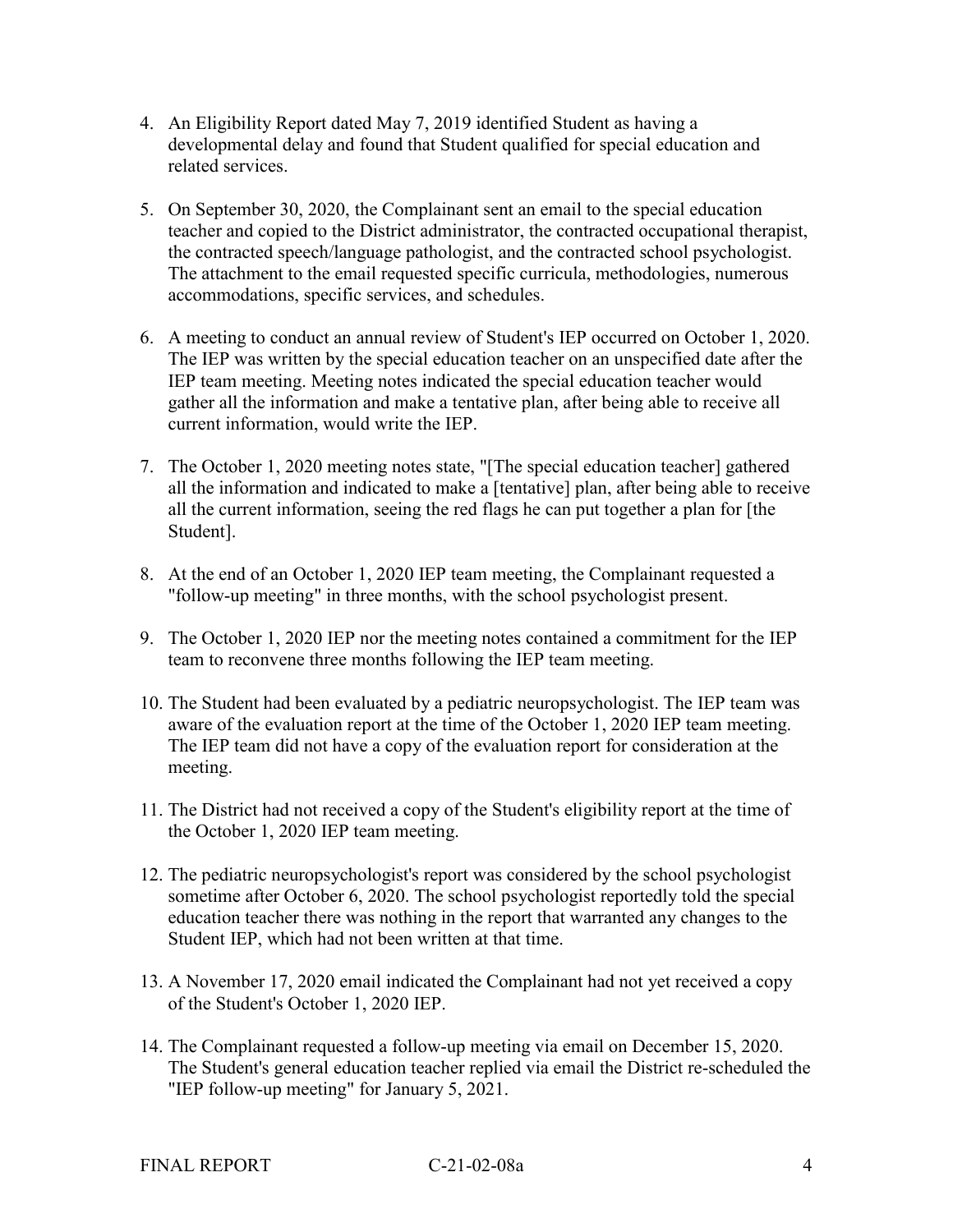- 15. The District provided a Zoom invitation titled "IEP follow-up."
- 16. The January 5, 2021 meeting did not take place. The Complainant indicated she did not attend the meeting because the school psychologist had not been invited. The District indicates the Complainant was a no-show for the meeting.
- 17. The Complainant requested a follow-up meeting via a January 12, 2021 email and requested the school psychologist, occupational therapist, speech/language pathologist, district administrator, and special education teacher to attend the meeting.
- 18. On January 12, 2021, the District administrator emailed the general education teacher and the special education teacher. The District administrator stated the following:
	- a. The school members of the team should meet first to decide what topics will be covered in the meeting
	- b. The Complainant can disagree, and the school can remain unmoved
	- c. The Complainant should submit questions of the school psychologist in advance, and the school psychologist should only participate for ten minutes so the school is not billed for service time that is not critical, since the District pays quite a hefty sum for the school psychologist's time
	- d. The speech/language therapist and the occupational therapist should only participate for five minutes each, and after the school psychologist's ten minutes
	- e. The entire meeting should be limited to thirty minutes
- 19. The Complainant sought an IEP amendment meeting via a January 25, 2021 email.
- 20. On January 28, 2021, the District provided the Complainant with Written Notice refusing to change the Student's IEP.

# *Analysis and Decision*

#### **1. Did the district grant reasonable request for an IEP team Meeting, as required by the Idaho Special Education Manual 5.3.B page 90?**

It is the District's responsibility to hold an IEP team meeting upon the reasonable request of an IEP team member. The Complainant is a member of the IEP team. A reasonable request might include consideration of medical information, a newly acquired Eligibility Report, a request for changes in methodology or curriculum, etc.

The District held that the Complainant had requested a follow-up meeting on October 1, 2020, not a follow-up IEP team meeting. The District stated that the Student had one IEP team meeting, and only one IEP team meeting was required per year.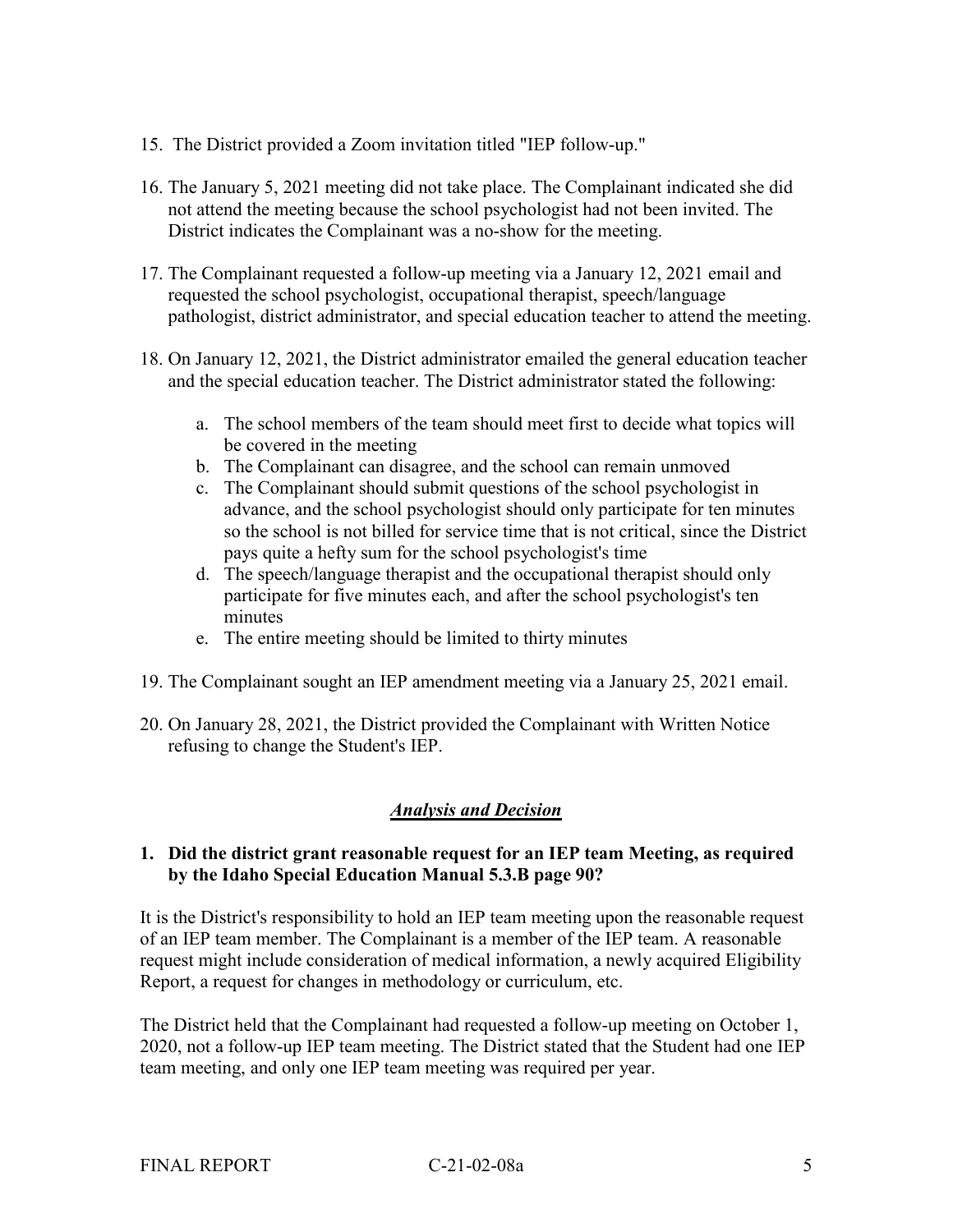In response to the Complainant's January 12, 2021 email request for a follow-up meeting, the district administrator sent an email to the Student's general education teacher and the special education teacher stating the "parent can disagree, and the school can remain unmoved." The email stated a willingness to include the school psychologist, but only for 10 minutes; and, to include the speech/language pathologist and the occupational therapist for five minutes each after the school psychologist's participation. The Student's general education teacher confirmed to the Complainant that the speech/language pathologist would be present, but the school psychologist would not be in attendance.

The Complainant sought an IEP amendment meeting via a January 25, 2021 email. On January 28, 2021, the District provided the Complainant with Written Notice refusing to change the Student's IEP.

The Complainant had frequently requested a follow-up meeting. In two emails, December 15, 2020 from the Complainant and December 15, 2020 from the Student's general education teacher, the desired follow-up meeting was described as an IEP followup meeting. No IEP team meeting occurred after the Student's October 1, 2020 IEP team meeting. The District did not schedule an IEP team meeting at the reasonable request of the Complainant.

The allegation is **founded**, and the District is in **non-compliance.**

#### **2. Did the District implement the IEP as written, as required by 34 CFR 17 (d)?**

It is the District responsibility to implement the IEP as written. Implementation includes providing all special education and related services, and any other commitments included in the IEP.

This allegation arose from the Complainant's complaint that the Student's IEP included a commitment for the IEP team to reconvene three months after the Student's October 1, 2020 IEP team meeting.

A review of the Student's October 1, 2020 IEP and the meeting notes found no commitment to reconvene in three months. During the Complainant's interview, the Student's father reviewed the IEP and could not find a commitment to reconvene in three months.

The special education teacher indicated that the Complainant expressed a desire for a three-month follow-up meeting during discussion at the end of the October 1, 2020 IEP team meeting.

The IEP contained no commitment for a follow-up meeting three months after the October 1, 2020 IEP team meeting.

The allegation is **not founded,** and the District is in **compliance.**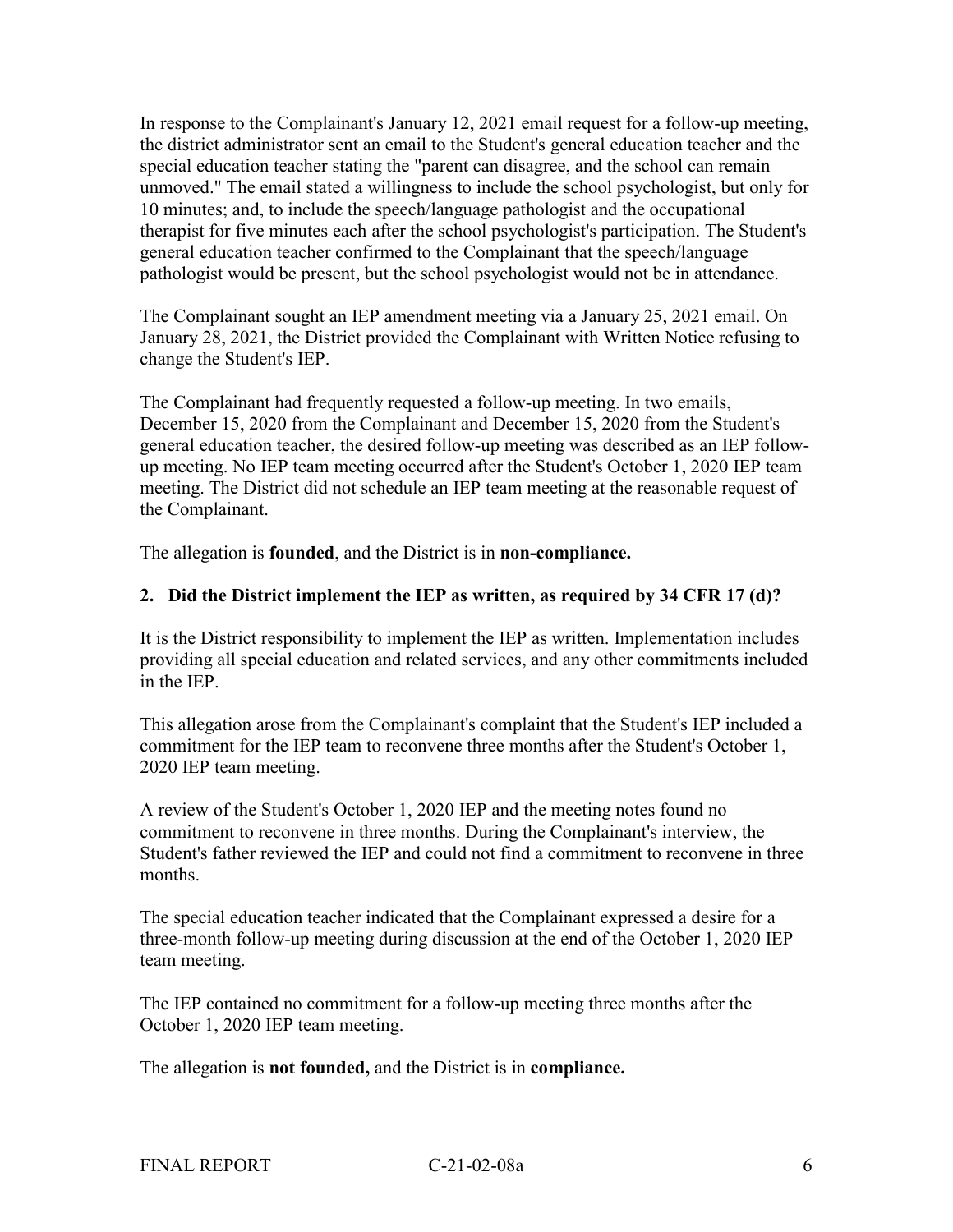#### **3. Did the District consider information provided by the Parent determining the content of the Student's IEP, as required by 34 CFR §300.304 (a)(1)?**

It is the District's responsibility to consider information provided by the Complainant. Such information may include reports from private service providers, medical reports, etc. Such consideration involves a discussion of the information by the IEP team.

The District received a report from a pediatric neuropsychologist. Upon receipt of the report, the District forwarded the report to the District's contracted school psychologist. The school psychologist told the District the report contained nothing that would change the Student's IEP, even though the IEP had yet to be written by the special education teacher.

The Complainant's frequent requests for a follow-up IEP team meeting were in part to have the whole team consider the report from the neuropsychologist. The IEP team did not consider the report.

The allegation is **founded**, and the District is in **non-compliance.**

# **4. Did the District afford parents participation in IEP meetings with respect to: the identification, evaluation, and education placement of the Student, as required by 34 CFR §300.321 (a)(1)?**

It is the District's responsibility to include the Complainant as a participant in the IEP team meetings. This participation is more than simply being present in the IEP team meeting. The District is responsible to give the Complainant an opportunity to participate in the team's discussion, to offer or request goals, services, methods and approaches to serving the Student.

The District did receive the Complainant's September 30, 2020 request for specific curricula, methodologies, numerous accommodations, specific services, and schedules. The team meeting notes of October 1, 2020 give some indication the Complainant was afforded an opportunity to discuss the request.

The team that gathered on October 1, 2020 included the required membership of an IEP team. The team did not develop, consider, or have the opportunity to reach consensus on an IEP as the IEP was written solely by the special education teacher after the team meeting.

The special education teacher shared his knowledge of the Complainant's requests. The Written Notice of January 28, 2021 indicates the District refused to change the Student's IEP to implement the requested additional services, changes to services and related services, and scheduling of any additional IEP team meetings.

The allegation is **founded**, and the District is in **non-compliance.**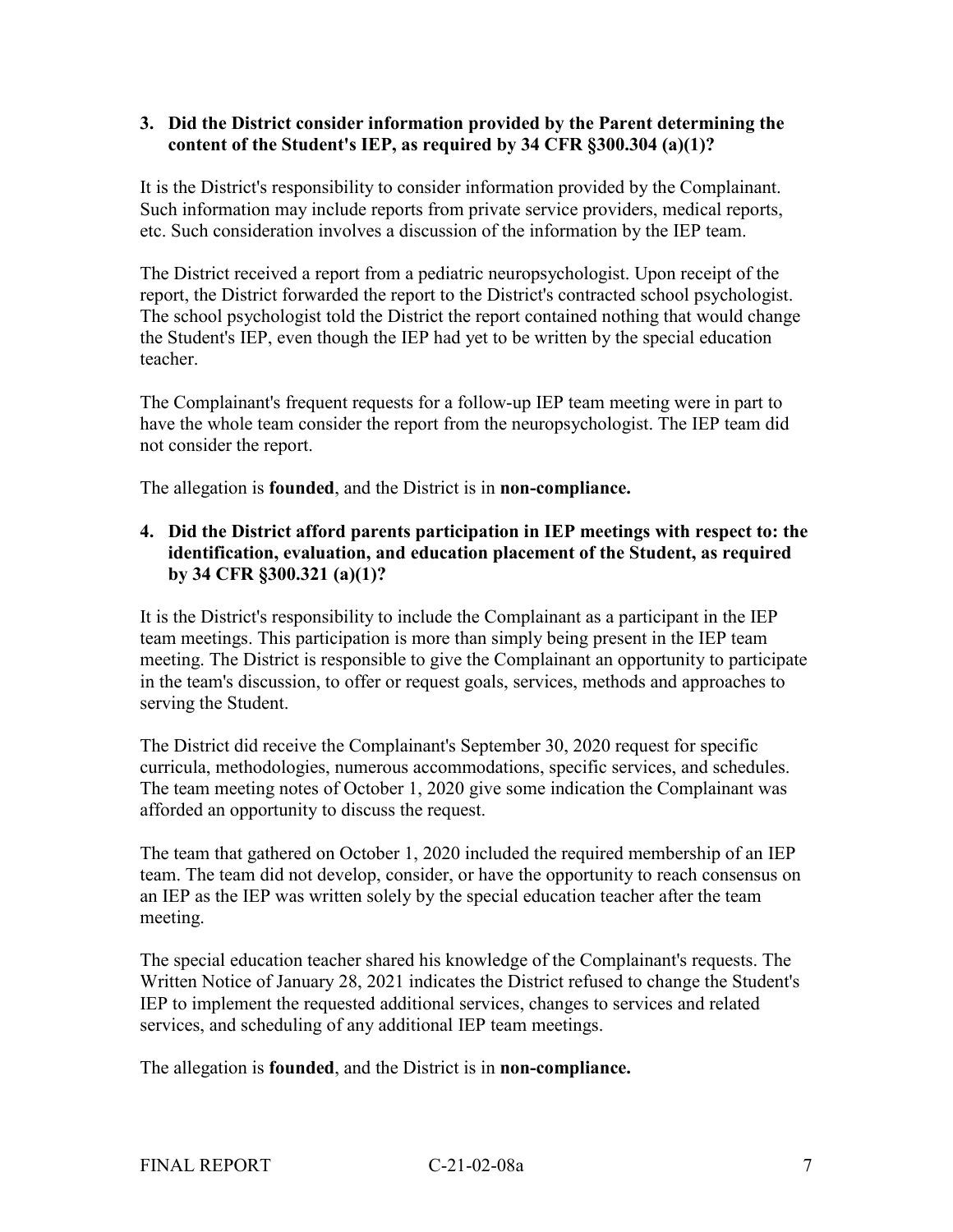#### **5. Did the District develop an IEP in accordance with regulations, as required by 34 CFR §300.324?**

It is the District's responsibility to develop the IEP in accordance with the implementing regulations of IDEA. The regulations specify the components to be included in the IEP such as present levels of performance, goals, and the way progress will be monitored. In developing of the IEP, the IEP team must consider the evaluation results of the Student.

The District did hold a meeting on October 1, 2020. The meeting had the required members of an IEP team, but the team did not develop an IEP or a draft IEP. The IEP was written by the special education teacher after the IEP meeting. The Complainant and other members of the IEP team did not have the opportunity to discuss, collaborate or reach a consensus on the IEP that was ultimately developed.

The Student's IEP was not sent to the Complainant until after November 17, 2020.

The IEP team did not have the Student's eligibility reports to consider. The IEP team did not have the neuropsychologist's report to consider.

The Student's IEP does include specific data-supported baselines for each goal. Each goal is measurable and corresponds to the baseline. Each goal has appropriate and specific progress monitoring schedules.

While the IEP team did not have the Student's eligibility report or the neuropsychological report, the special education teacher did have the neuropsychological report. The special education teacher received feedback from the school psychologist regarding the neuropsychological report, but that feedback was not shared with the IEP team.

The allegation is **founded**, and the District is in **non-compliance.**

# **6. Did the District provide the Parent with a copy of the IEP and Written Notice in a timely manner, as required by 34 CFR §300.322 (f)?**

It is the District's responsibility to provide the Complainant with a copy of the Student's IEP in a timely manner--within a reasonable period of time. The IEP contains Written Notice. The Idaho Special Education Manual (Glossary page xxx) defines a reasonable time as a period of ten (10) calendar days unless there are exceptional circumstances that warrant a shortened period of time, such as an emergency or disciplinary meeting.

The IEP team met on October 1, 2020. The Complainant had not received a copy of the IEP or Written Notice until after November 17, 2020.

The allegation is **founded**, and the District is in **non-compliance.**

# **7. Did the District convene a legally constituted IEP team in determining the Student's location of services, as required by 34 CFR §300.321 (a)(1-5)?**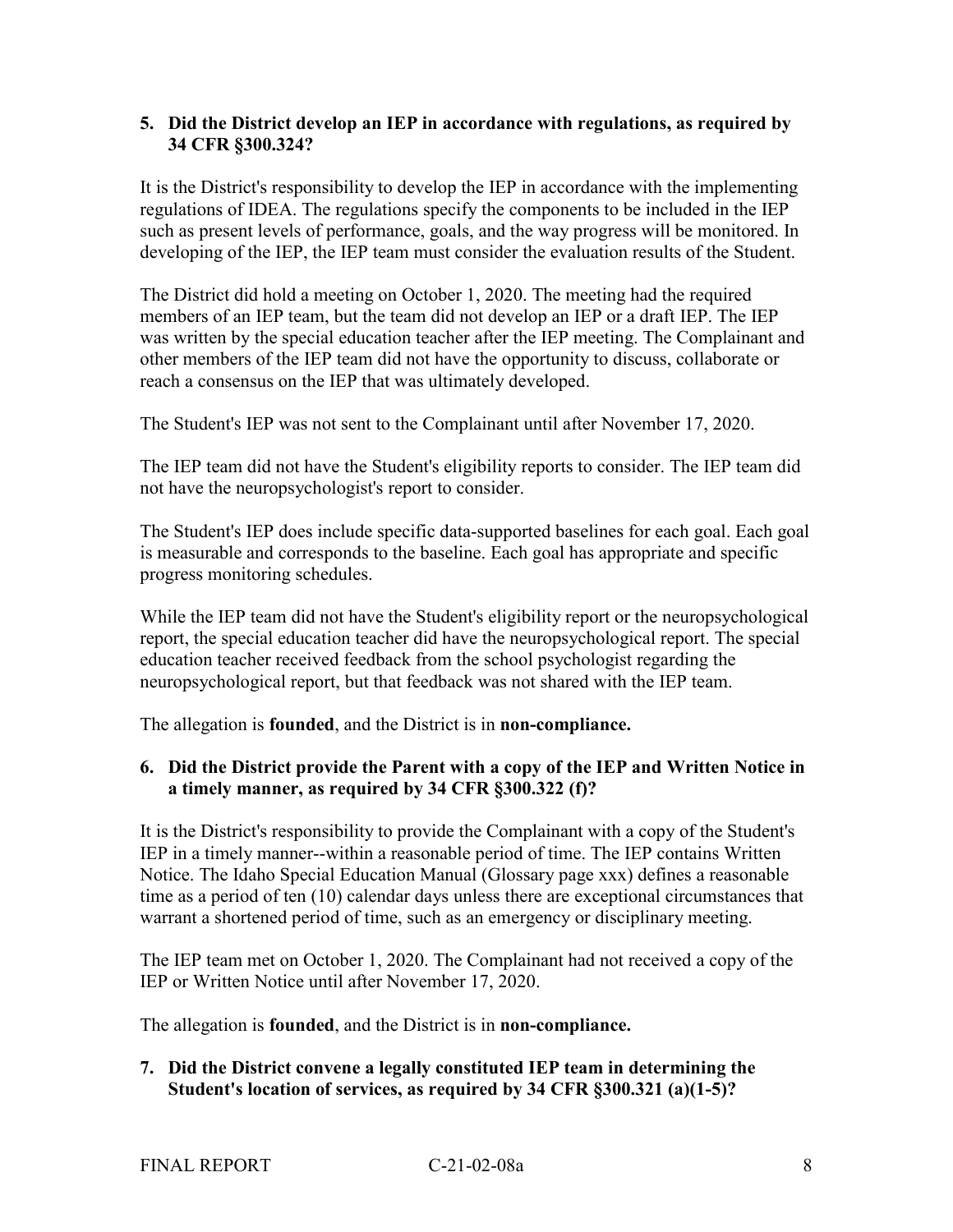It is the District's responsibility to include the required members of an IEP team when holding an IEP team meeting for the Student. The required membership of the IEP team would include, at a minimum, the Complainant, the Student's special education teacher, a representative of the District (usually an administrator), and a general education teacher of the Student.

The meeting of October 1, 2020 included the District's administrator, the Student's general education teacher, the special education teacher, the Complainant, the school psychologist, the occupational therapist, and the speech/language pathologist. No IEP was developed during the meeting. The members did not have an opportunity to review, discuss or reach a consensus. The IEP team could not discuss the Student's location of services during the October 1, 2020 meeting, as those decisions were made by the special education teacher after the meeting.

The allegation is **founded**, and the District is in **non-compliance.**

# *Additional Complaint Issues and Allegations*

The SDE added the following allegations as part of the investigation:

#### **8. Did the District ensure that the Complainant was a member of any group that makes decisions on the educational placement of the Student? [34 CFR §300.327]**

It is the District responsibility to include the Complainant in decisions regarding the Student's educational placement. The educational placement includes the services and related services the Student receives and the location of the Student's special education and related services.

On January 12, 2021, the District administrator engaged in predetermination to:

- Limit the Complainant's participation to topics approved by the District.
- To require the Complainant to submit questions in advance.
- To limit the Complainant's opportunity to talk to the entire IEP team.
- To limit the Complainant's opportunity to talk with individual contracted related service providers.
- To limit the duration of the meeting.

The District sought to limit the Complainant's participation. The District sought to limit the availability of the IEP team members. The District sought to curtail the Complainant's opportunity to discuss the Student's educational placement. The District sought to ensure its plan prevailed.

The allegation is **founded**, and the District is in **non-compliance.**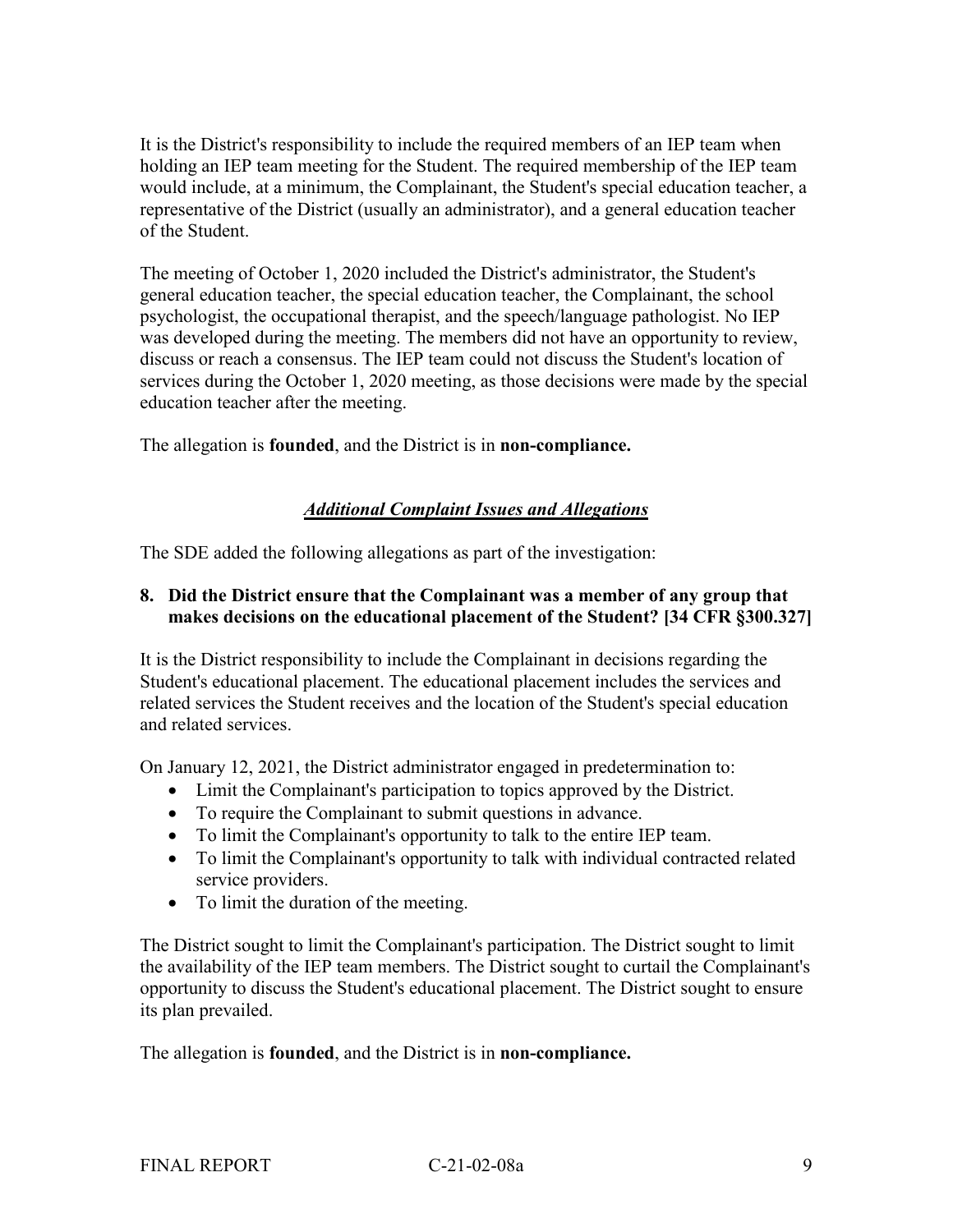**9. Did the District determine the Student's placement in consideration of considering the strengths of the Student, the concerns of the Parent for enhancing the education of the Student, the results of the initial or most recent evaluation of the Student, and the academic, developmental, and functional needs of the Student? [34 CFR §300.116]**

It is the District's responsibility to consider the Student's academic, development, and functional needs; the concerns of the Complainant; and the strengths and needs of the Student when determining special education and related services. Such determination is not to be based on the resources of the District or the cost of the services.

On January 12, 2021, the District administrator emailed the special education teacher and the Student's general education teacher with a plan to limit the school psychologist's participation in a meeting to ten minutes so the school would not be billed for services time that [in the District's opinion] was not critical, since the District paid a hefty sum for the school psychologist's time.

The allegation is **founded**, and the District is in **non-compliance.**

# *Corrective Action Plan*

The District is out of compliance in eight of nine allegations and is in violation of the IDEA. The following corrective actions are ordered by the SDE to address the findings of non-compliance addressed in this report.

# **Regarding Allegations 1, 3, 4, 5, 7, 8, & 9:**

The District will convene the Student's IEP team no later than **April 16, 2021**.

- 1. The IEP Team will include at least the following members:
	- a. The Student's general education teacher
	- b. The special education teacher
	- c. The District's administrator
	- d. The Complainant
	- e. The occupational therapist
	- f. The speech/language pathologist
	- g. The school psychologist
	- h. Individual(s) the Complainant invites
- 2. All members of the IEP team will be present for the entire meeting or meeting(s).
- 3. The District will request the State Department of Education to provide IEP facilitation. The District shall contact the SDE at least 14 days prior to the IEP team meeting to schedule the facilitator.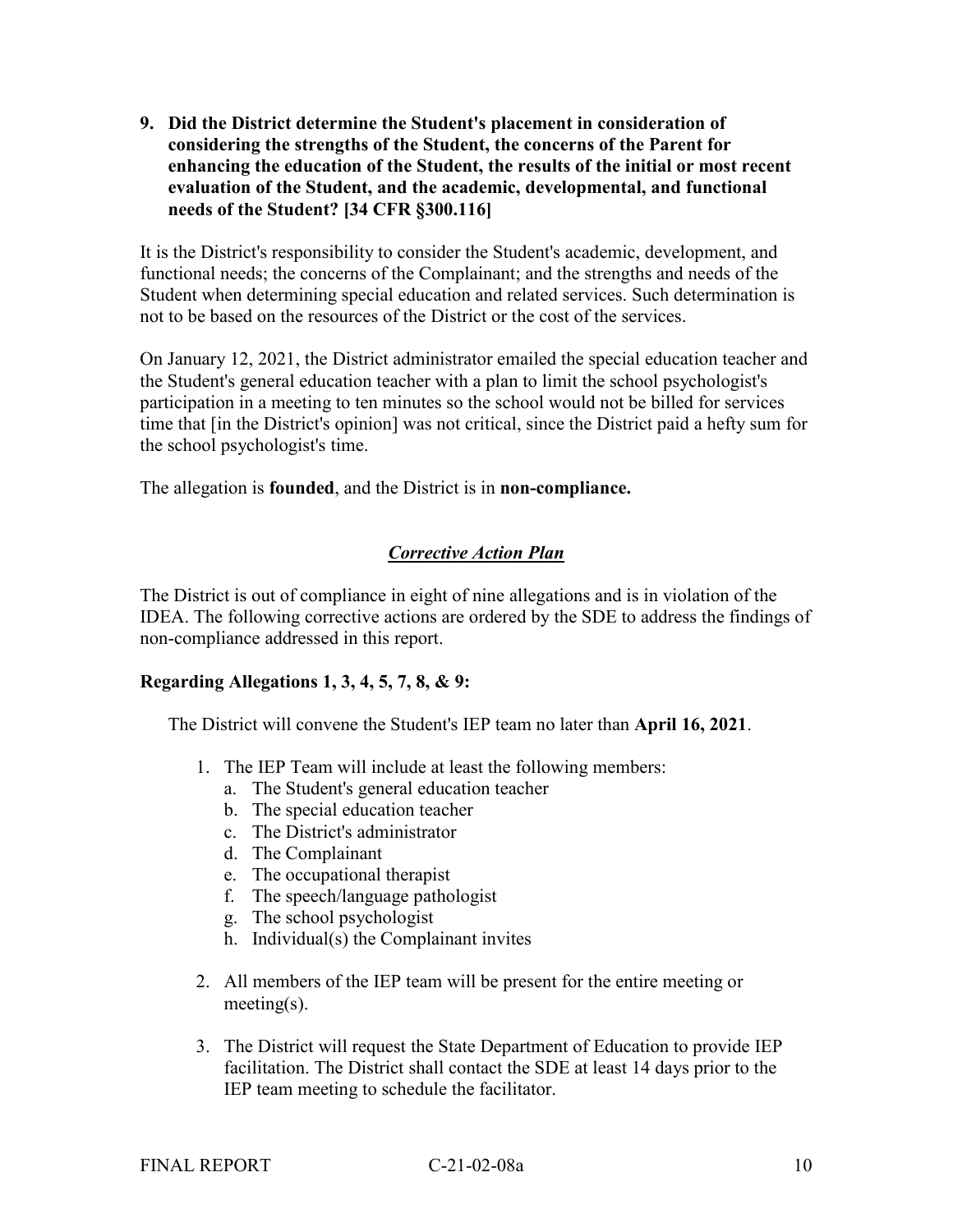- 4. The IEP team will review and consider the Student's eligibility report and the neuropsychologist's report.
- 5. The IEP team will consider the Complainant's suggests regarding methodology and curricula.
- 6. The team will discuss, consider, and have the opportunity to reach a consensus on any proposed revisions of the IEP.
- 7. Written Notice will be provided to the Parent within 10 calendar days of the IEP team meeting.

The District will provide a verification of the IEP team meeting to the Dispute Resolution Coordinator at the Idaho State Department of Education on or before **April 23, 2021**. The verification must include the following:

- a. The date(s) of the meeting(s)
- b. The general topics discussed during the meeting(s)
- c. A list of all participants
- d. Signatures of all participants
- e. The time each participant arrived and departed the meeting(s)
- f. A copy of the Written Notice

# **Regarding Allegations 1, 3, 4, 5 & 7:**

The Monticello Charter School Board will provide a letter of assurance that henceforth, all IEP team members will have the opportunity during the IEP team meeting to develop, review, and reach a consensus on proposed IEPs. The letter of assurance will be delivered to the SDE Dispute Resolution Coordinator on or before **April 23, 2021**.

#### **Regarding Allegations 6:**

The Monticello Charter School Board will provide a letter of assurance that henceforth, parents of students with disabilities will be provided a copy of their respective child's completed IEP, including Written Notice, within a reasonable period of time as defined by the Idaho Special Education Manual, following IEP team meetings developing or amending an IEP. The letter of assurance will be delivered to the SDE Dispute Resolution Coordinator on or before **April 23, 2021**.

#### **Regarding Allegations 9:**

The Monticello Charter School Board will provide a letter of assurance that henceforth, the District will determine a student's special education placement in consideration of the strengths of the Student, the concerns of the Parent for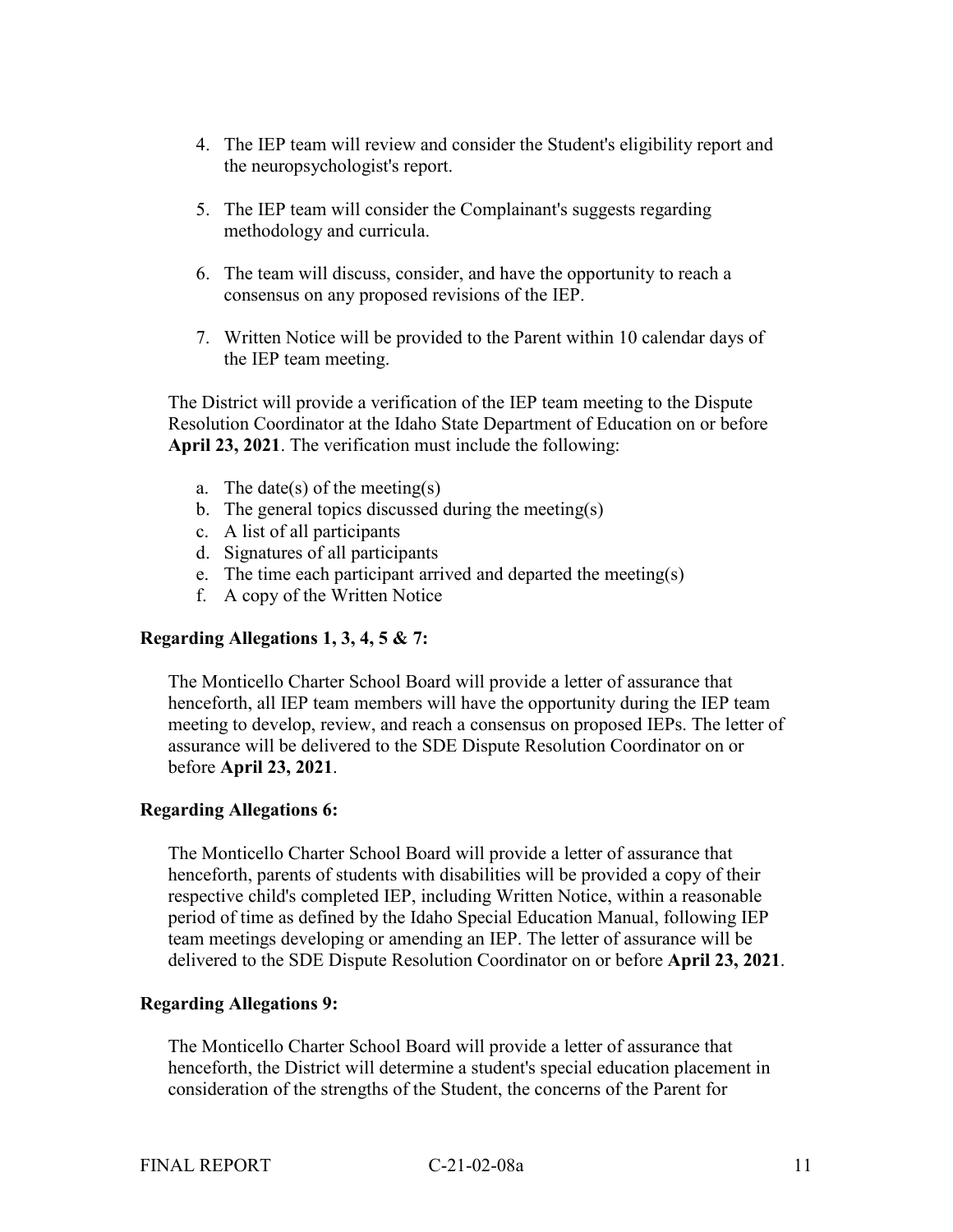enhancing the education of the Student, the results of the initial or most recent evaluation of the Student, and the academic, developmental, and functional needs of the Student. The letter of assurance will be delivered to the SDE Dispute Resolution Coordinator on or before **April 23, 2021**.

#### **Regarding Allegations 1, 3,4, 5, 6, 7 & 8**

The LEA will participate in professional development training provided by Special Education Support and Technical Assistance (SESTA) prior to **June 15, 2021.** The training will include the following:

- 1. Reasonable request from an IEP team member for an IEP team meeting
- 2. Having a member of the IEP Team available for sufficient time to hear Parent's concerns and participate in discussion
- 3. Consideration of information provided by a parent of a student with a disability
- 4. Providing an IEP and Written Notice within a reasonable period of time
- 5. Requirements for Written Notice (Invitation to a Meeting)
- 6. When and how often to hold an IEP team meeting
- 7. Avoiding Administrative convenience
- 8. Avoiding predetermination

It is the District's responsibility to reach out to their SESTA Coordinator to set up training dates, times, and topics as soon as possible. Please remember that the SESTA Coordinator will need at least three weeks ahead of the training to adequately prepare.

Staff participating in the training will include the Director of Special Education/Student's special education teachers, the School Administrator, the Student's general education teacher, and any other District staff as deemed appropriate by the District.

The District will provide the SDE Dispute Resolution Coordinator a copy of the agenda for the training, the training materials provided and the sign-in sheet with original signatures and email addresses of the participants no later than **June 15, 2020**.

This Final Report marks the end of the Complaint Investigator's involvement in this matter. All future inquiries should be directed to Jeff Brandt, Dispute Resolution Coordinator, Idaho State Department of Education.

Dated this 22<sup>nd</sup> day of March 2021, by

 $C \cdot \int \log f \wedge \log f$ 

FINAL REPORT C-21-02-08a 12